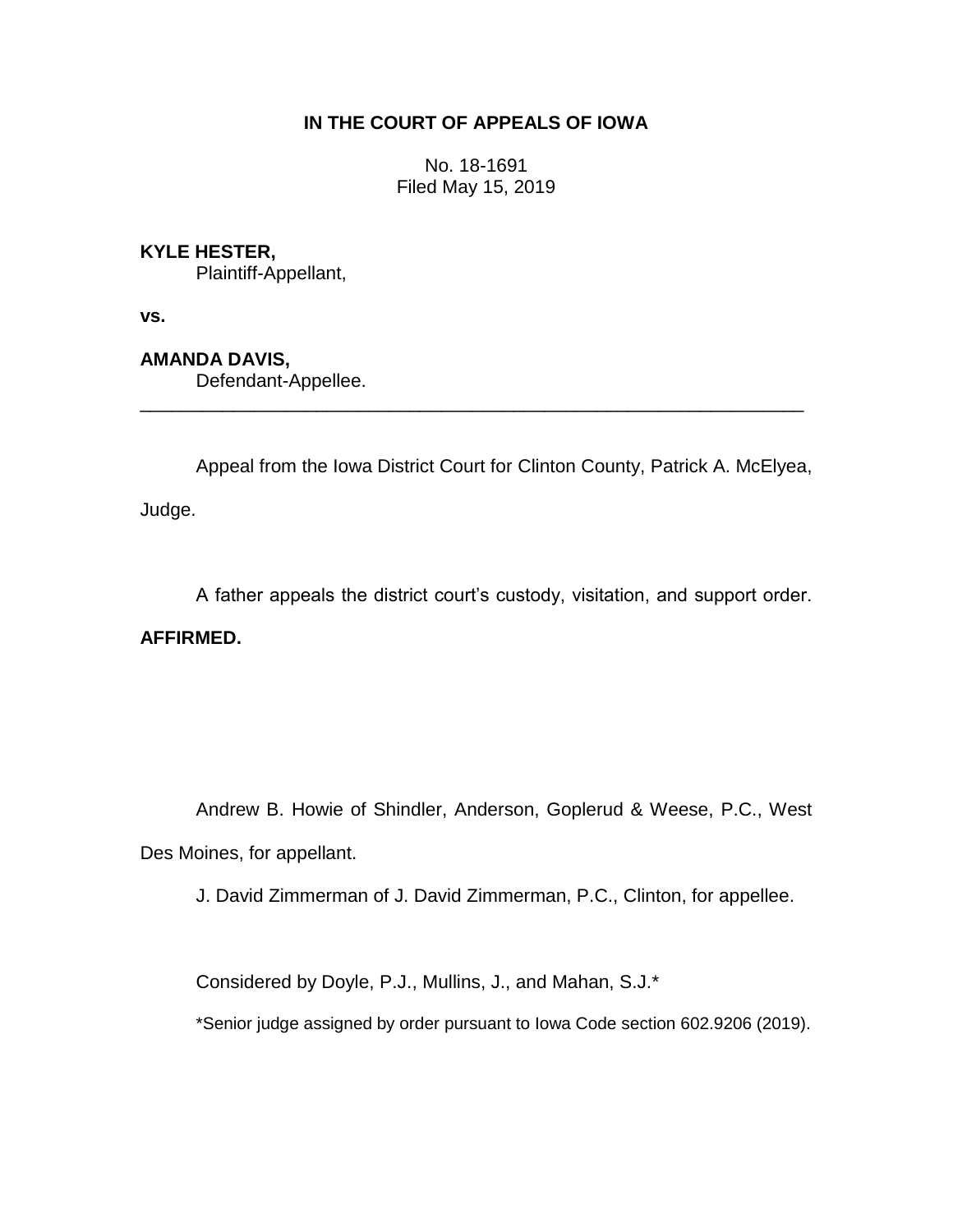## **DOYLE, Presiding Judge.**

Kyle Hester is the father and Amanda Davis is the mother of K.D., born in July 2015. In September 2018, following a contested hearing, the district court entered its ruling on custody, visitation, and support granting the parents joint legal custody of their child. The court determined Amanda would have physical care of the child, and Kyle would have visitation on every other weekend, along with scheduled holiday and summer visits. The court ordered that Amanda could claim the child for tax purposes until she was no longer eligible to do so.

Kyle appeals the order, arguing the court should have placed the child in his physical care. In the event that this court affirms the physical-placement determination, Kyle asserts the district court should have granted him expanded and liberal visitation with the child and applied the relevant economic considerations related to extra visits. *See, e.g.*, Iowa Ct. R. 9.9 (providing for the application of an extraordinary visitation credit to the noncustodial parent's child support obligation if that parent's ordered visits exceed 127 days per year).

Our review is de novo. *See* Iowa R. App. P. 6.907; *Markey v. Carney*, 705 N.W.2d 13, 19 (Iowa 2005). However, we recognize that the district court was able to listen to and observe the parties and witnesses. *See In re Marriage of Zebecki*, 389 N.W.2d 396, 398 (Iowa 1986). Consequently, we give weight to the factual findings of the district court, especially when considering the credibility of witnesses, but are not bound by them. *See* Iowa R. App. P. 6.904(3)(g). Importantly, our overriding consideration is the best interests of the child. *See*  Iowa R. App. P. 6.904(3)(o); *In re Marriage of Hansen*, 733 N.W.2d 683, 695 (Iowa 2007).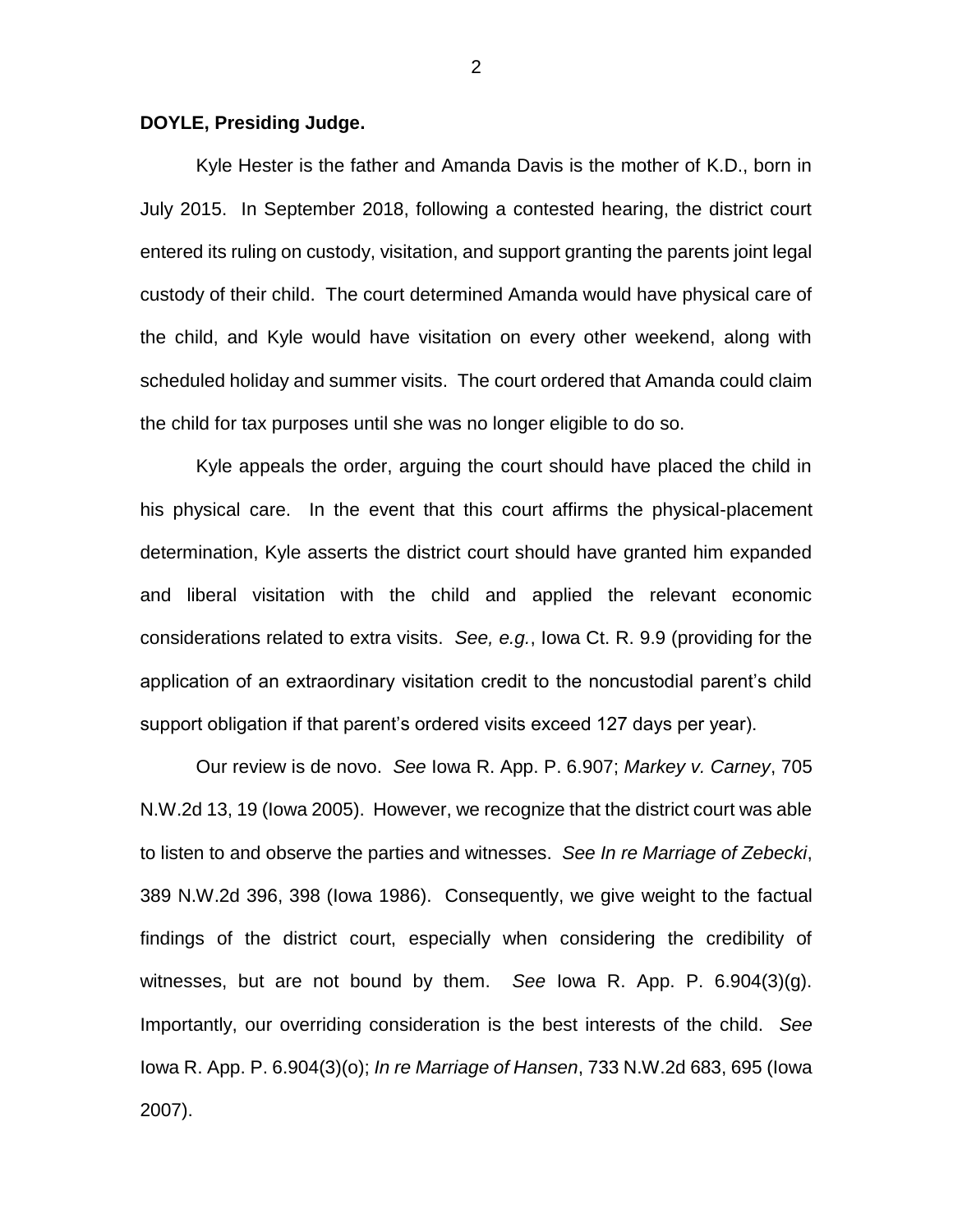The facts of the case are essentially undisputed, and we adopt the facts found by the district court:

Amanda and Kyle had a very short relationship which resulted in the birth of their minor child . . . . During the pregnancy Kyle and Amanda were not on good terms, to the point where Amanda concealed the fact that she was still pregnant to Kyle. When [the child] was born, Kyle was unaware he had a daughter. In July 2016, Amanda learned Kyle was doing better in his personal life and decided to introduce him to their daughter. For a period of about ten days Kyle had regular visits with his daughter. . . [and tried to] make a family unit with Amanda. This fell apart at [the child's] first birthday party when Kyle used marijuana. At that point Amanda prevented Kyle from having visits with [the child], and Kyle did not see his daughter for a period of almost two years.

Kyle has made significant strides in the last couple of years. He was charged with a drug offense in January 2016 and subsequently pled guilty to a lesser-included offense several months later. Kyle has undergone drug treatment and remained sober.

On appeal, Kyle maintains the court failed to weigh Amanda's dishonesty regarding the pregnancy and her subsequent separation of the child from Kyle after he learned he was the child's father in its custody determination, and he asserts Amanda's actions show placement of the child in his physical care is in the child's best interests. We disagree.

Here, the district court was generous in its description of Kyle's conduct during "the last couple of years" when Kyle made "significant strides" after being "charged with a drug offense." Kyle was, in fact, charged with three criminal counts—one for possession of a controlled substance with the intent to deliver, namely marijuana, and two counts for unlawful possession of a prescription drug. Kyle pled guilty to the two counts of possession of a prescription drug and to the lesser offense of possession of marijuana. This does not include the prior "relatively serious" incident for which Kyle was on probation when he picked up the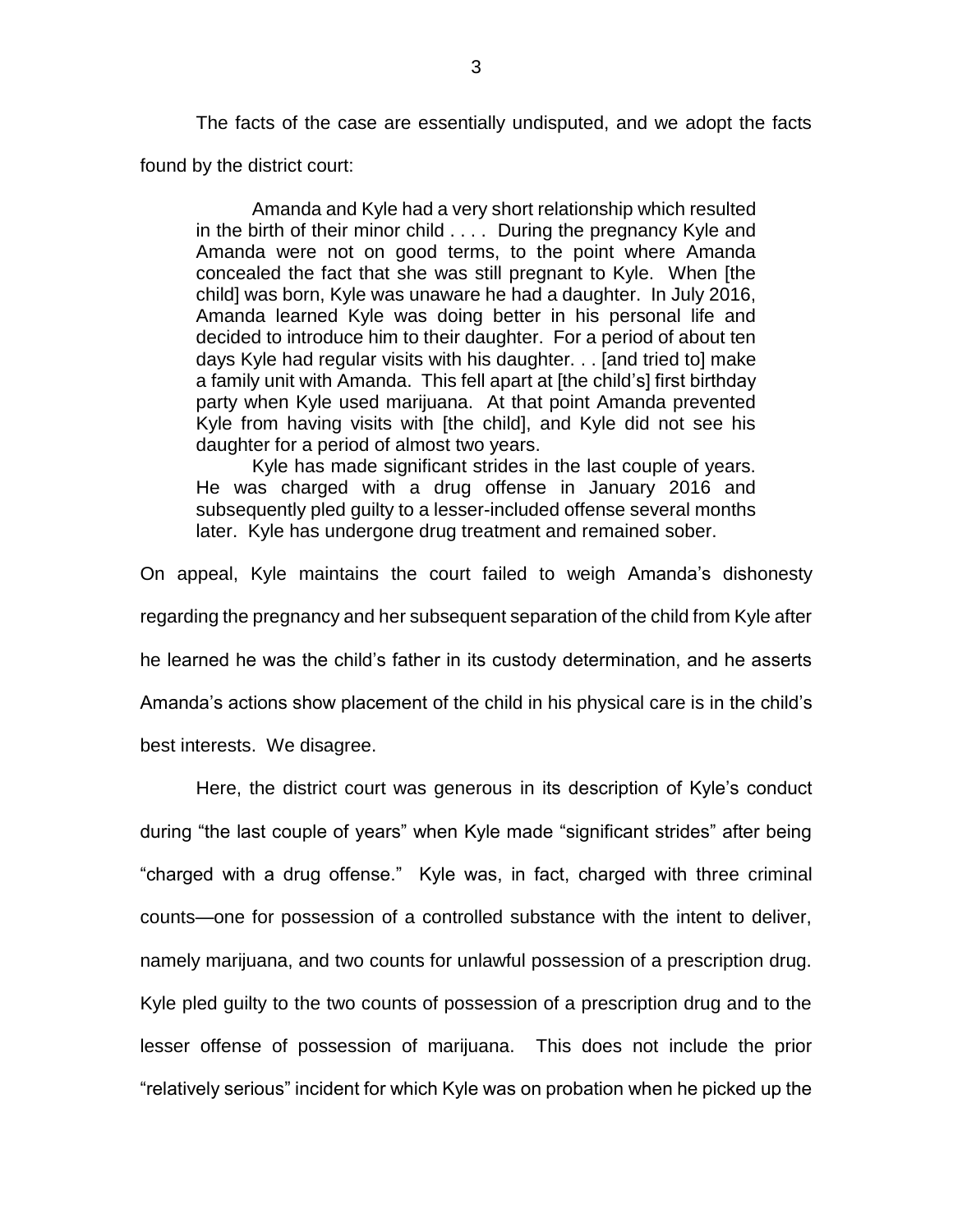three drug charges.<sup>1</sup> Additionally, Amanda testified she had been frightened by Kyle's actions during her pregnancy. In January 2015, she reported to the police that Kyle had been harassing her. Then, after she thought Kyle had "cleaned up his act," Amanda contacted Kyle about their child. He subsequently smoked pot at her house, leading to further disagreements between the parents. Amanda testified Kyle volunteered to provide two clean drug tests, but he did not do so, so she did not permit any visits.

While we do not wholly approve of Amanda's conduct, we believe her actions, in context, do not evidence "an utter failure to support Kyle's relationship with his child." Moreover, we believe the district court did not ignore Amanda's actions but rather weighed her actions in relation to Kyle's conduct, though it did choose to gloss-over Kyle's prior transgressions. In any event, "[t]he objective of a physical care determination is to place the [child] in the environment most likely to bring [her] to health, both physically and mentally, and to social maturity." *Hansen*, 733 N.W.2d at 695. In making this determination, we consider the list of factors set forth in Iowa Code section 598.41 (2018), along with other relevant factors. *See* Iowa Code § 600B.40; *Hansen*, 733 N.W.2d at 696; *see also Ruden v. Peach*, 904 N.W.2d 410, 414 (Iowa Ct. App. 2017).

Kyle's conduct has improved since 2017. Like the district court, we find "both parents are capable and will provide a stable and loving environment for their child." Considering the relevant factors, including but not limited to Amanda's

 $\overline{a}$ 

4

<sup>&</sup>lt;sup>1</sup> This incident was referred to vaguely during the hearing. Kyle testified he had successfully completed probation in that case, and we presume deferred judgment was involved there.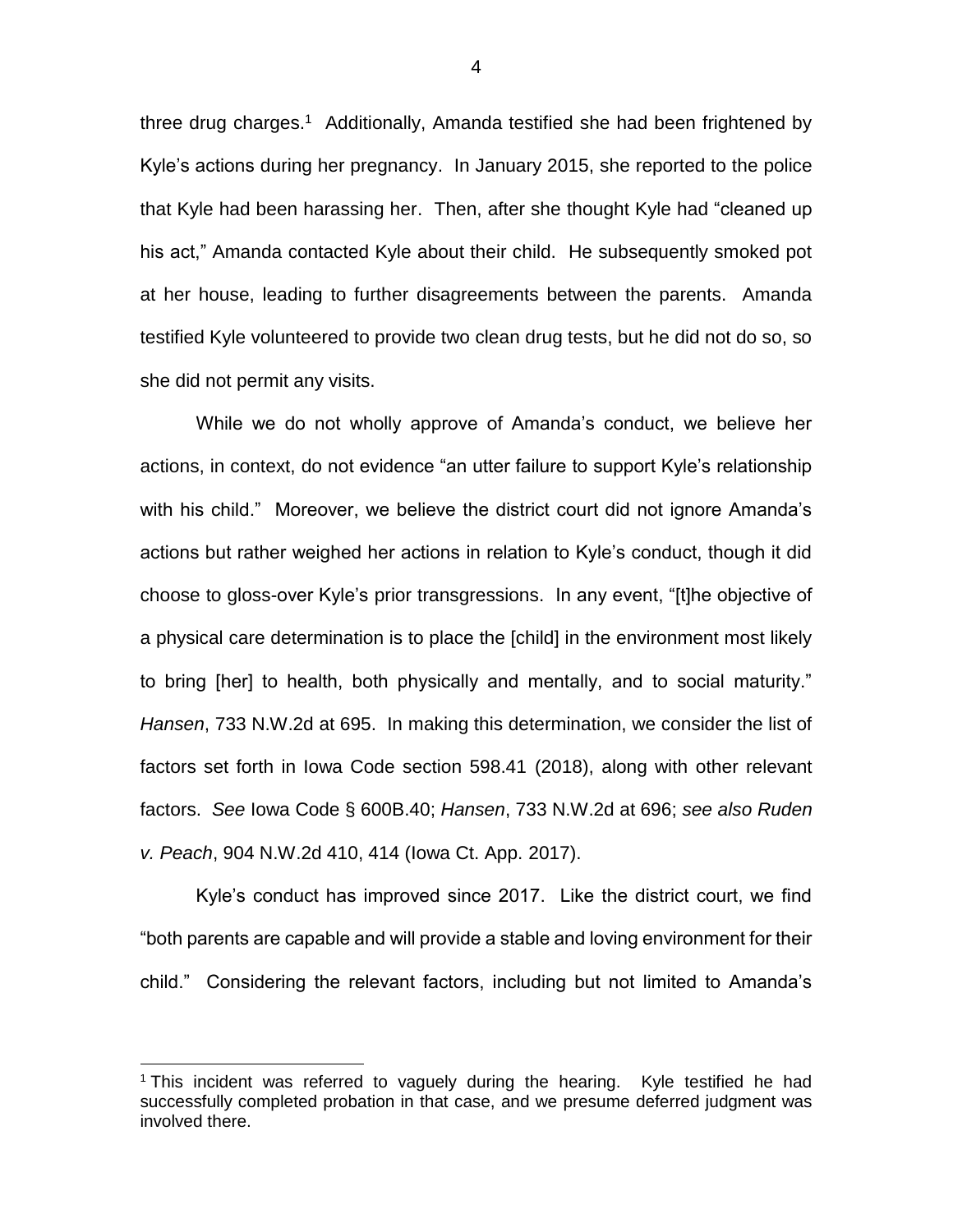historical role as the child's primary caretaker, we agree with the district court that placement of the child in Amanda's physical care was in the child's best interests. Accordingly, we affirm the district court's physical care determination.

Kyle alternatively asserts he should have been granted "more liberal" visitation by the district court. He essentially argues he should have been given extra visits to make up the time he lost with the child earlier in the child's life. He requests visitation during the week plus more time during school breaks when the child enters school. "Lost time is never found again." Benjamin Franklin, *Poor Richard's Almanac* (January 1748), *quoted in* John Bartlett, *Familiar Quotations* 347 (Emily Morison Beck ed., 15th ed. 1980). What has been done cannot be undone, and we do not believe the child's best interests would be served by adding a weekday visit under the circumstances of this case. Here, the child is young, and the parents live approximately an hour apart. The schedule as it stands is equitable and strives to maximize contact among the child and parents that is in the child's best interests. Upon our de novo review, we find no reason to disturb the district court's schedule. We affirm the visitation schedule, the extraordinary visitation credit is therefore inapplicable. *See* Iowa Ct. R. 9.9.

We do note the parties are free to cooperate with each other to modify the ordered visitation schedule as appropriate and in the best interests of the child. Moreover, the use of modern communication technology, particularly as the child gets older, to supplement in-person visitation as is appropriate and in the best interests of the child should be encouraged. *See, e.g.*, *Booen v. Appel*, 899 N.W.2d 648, 656 (N.D. 2017) ("Virtual visitation, using the telephone, Internet, and other technologies, can also ensure the child has frequent meaningful contact with

5